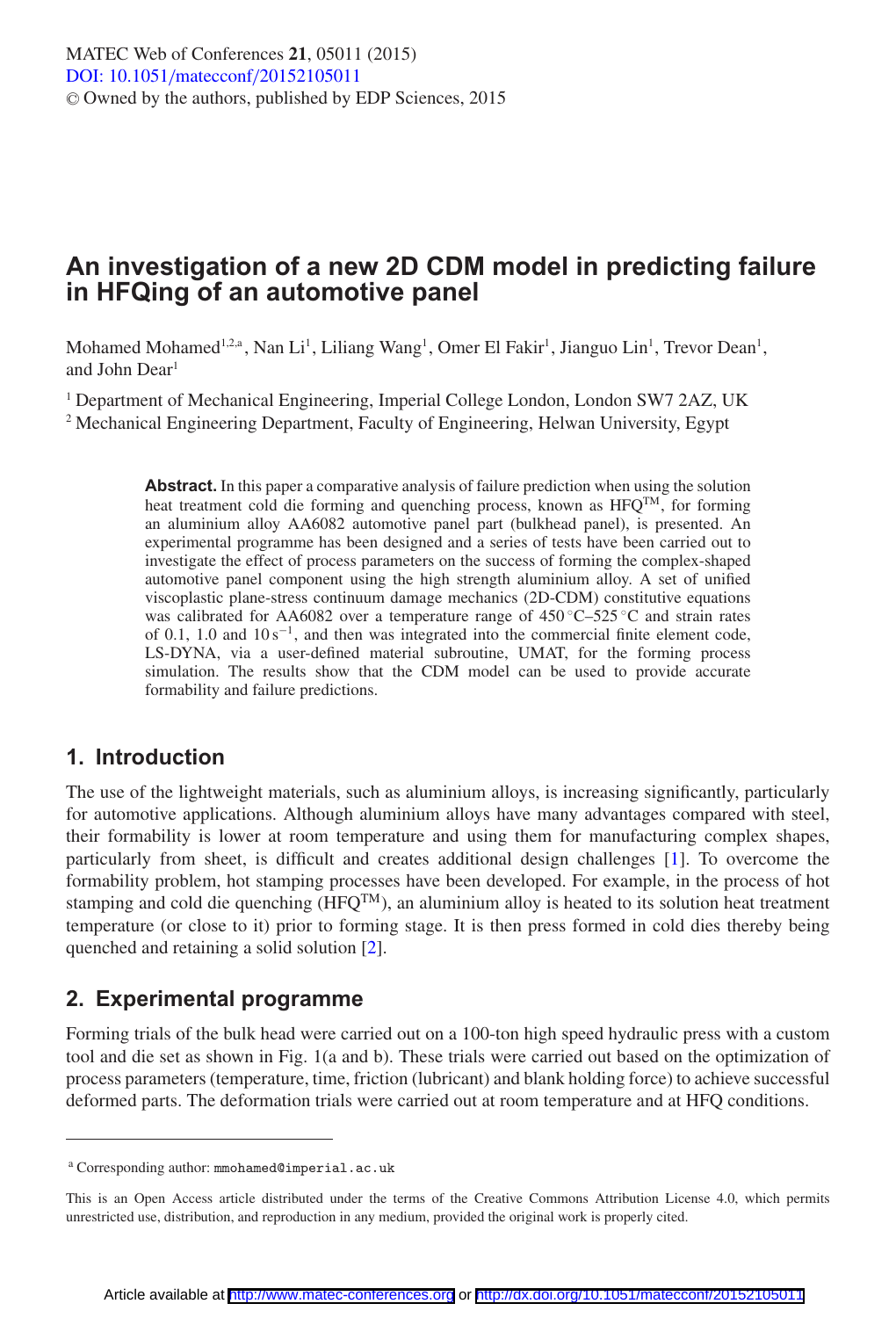#### MATEC Web of Conferences



**Figure 1.** Test facilities and set-up.





Figures 2a and b show the experimental results of parts formed at room temperature and under a HFQ condition, respectively. It is apparent that the cold formed part fractured and the HFQ formed part did not fail.

## **3. Development of multi-axial viscoplastic damage constitutive equations**

A novel plane-stress continuum damage mechanics (CDM) model for the prediction of failure under hot stamping conditions has been investigated. The model was calibrated from tensile experimental data of AA6082 at a temperature range of 450 °C–525 °C and strain rates of  $0.1 \text{ s}^{-1}$ ,  $1.0 \text{ s}^{-1}$  and  $10 \text{ s}^{-1}$  (Lin et al. 2014). A set of multi-axial viscoplastic constitutive equations, incorporating multiaxial damage evolution, is formulated as:

$$
\dot{\varepsilon}_e^p = \left(\frac{\sigma_e/(1-\omega) - R - k}{K}\right)^n\tag{1}
$$

$$
\dot{\varepsilon}_{ij}^p = \frac{3}{2} \frac{S_{ij}}{\sigma_e} \dot{\varepsilon}_e^p \tag{2}
$$

$$
\dot{R} = 0.5B\bar{\rho}^{-0.5}\dot{\bar{\rho}}\tag{3}
$$

$$
\dot{\bar{\rho}} = A(1 - \bar{\rho})\dot{\varepsilon}_e^p - C\bar{\rho}^{n_2} \tag{4}
$$

#### 05011-p.2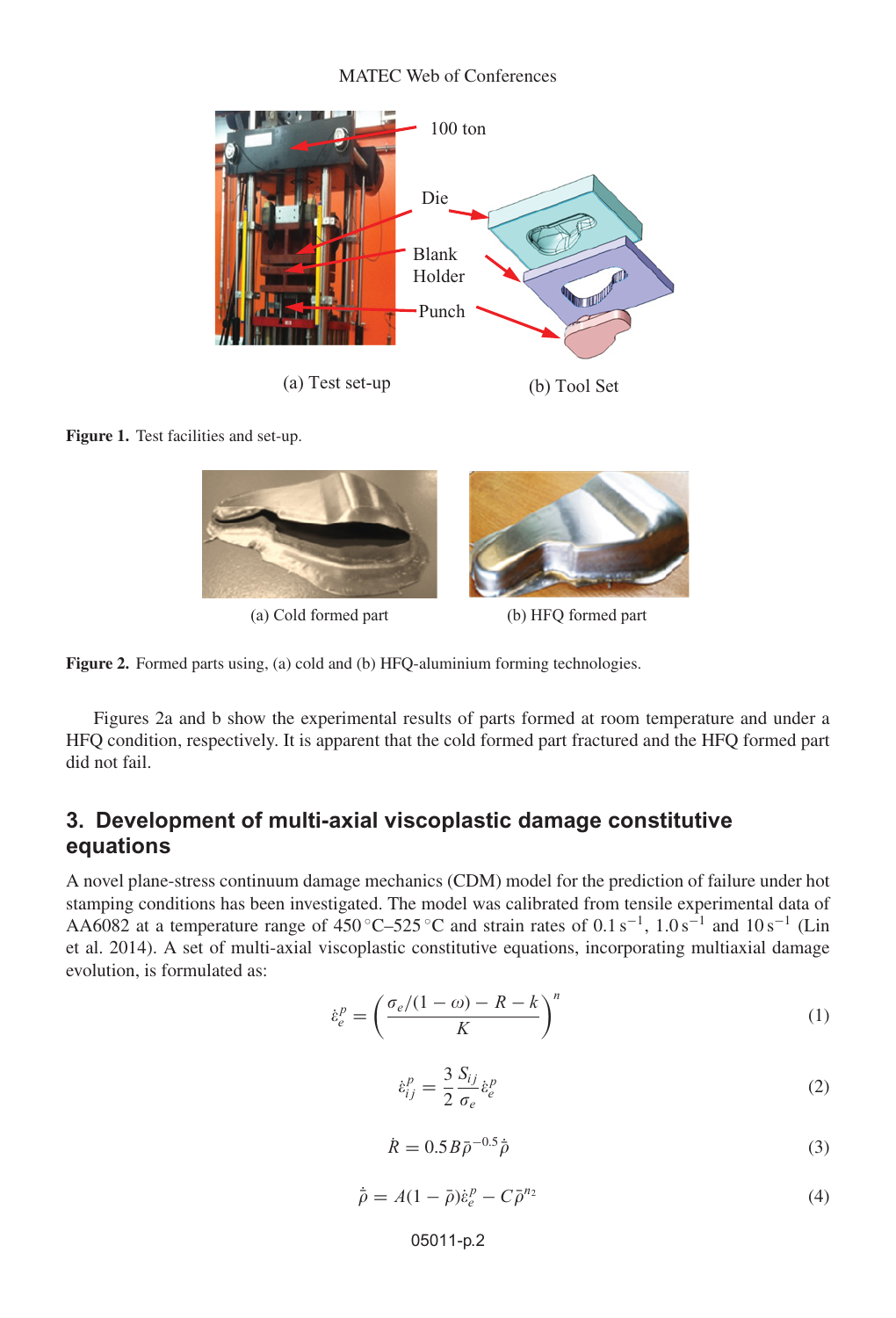#### ICNFT 2015

| $K_0$ (MPa)              | 0.702  | $A_0$ ( $\rightarrow$ | 8.139  | $Q_{\eta_1}$ | 12030 | $\eta_{1_0}$ (- | 0.00899 | $\alpha_1$ | 0.4      |
|--------------------------|--------|-----------------------|--------|--------------|-------|-----------------|---------|------------|----------|
| $k_0$ (MPa)              | 2.518  | $n_0$ (–              | 0.6451 | $Q_{\eta_2}$ | 953   | $\varrho_{c}$   | 128828  | $\alpha_2$ | $-0.072$ |
| $B_0$ (MPa)              | 0.7222 | $Q_K$                 | 22940  | $Q_A$        | 6411  | n <sub>2</sub>  | 1.8     | $\alpha_3$ | 0.05     |
| $C_0$ (s <sup>-1</sup> ) | 102567 | $Q_k$                 | 8857   | $Q_n$        | 14325 | $\eta_{20}(-)$  | 0.8362  | Δ          | 0.8      |
| $E_0$ (MPa)              | 8.855  | $Q_B$                 | 19489  | $\eta_3$     | 17    | $Q_E$           | 45766   | $\varphi$  | 4        |

**Table 1.** Material constants of CDM model calibrated for AA6082 at elevated temperatures.

$$
\sigma_{ij} = (1 - \omega) D_{ijkl} \left( \varepsilon_{ij} - \varepsilon_{ij}^p \right) \tag{5}
$$

$$
\dot{\omega} = \frac{\Delta}{\left(\alpha_1 + \alpha_2 + \alpha_3\right)^{\varphi}} \left\{ \frac{\alpha_1 \sigma_I + 3\alpha_2 \sigma_H + \alpha_3 \sigma_e}{\sigma_e} \right\}^{\varphi} \cdot \frac{\eta_1}{(1 - \omega)^{\eta_3}} \left(\dot{\epsilon}_e^p\right)^{\eta_2} . \tag{6}
$$

<span id="page-2-0"></span>Where  $D_{ijkl}$  is the elastic matrix of the material. The multiaxial damage Eq. [\(6\)](#page-2-0) is extended from the uniaxial form with consideration of the multiaxial stress-state effects.  $\alpha_1$ ,  $\alpha_2$  and  $\alpha_3$  are used to calibrate the effect of maximum principal stress, hydrostatic stress and effective stress on damage evolution respectively. Symbol  $\varphi$  represents a parameter which controls the effect of multi-axial stress values and their combination on damage evolution, thus determines formability. Symbol  $\Delta$  is for a correction factor representing tensile data obtained from uniaxial tensile tests, or as suggested by Marciniak, et al. (1973) and Nakazima, et al. (1968), formability tests, for which different strain measurement methods are normally used (Lin et al. 2014 and Mohamed et al. 2014). The material constants of CDM model for AA6082 at elevated temperatures are shown in Table 1 (Mohamed et al. 2014). The constants  $K, k$ , E, B, C, A, n,  $\eta_1$ ,  $\eta_2$  are temperature dependent parameters and formulated by Arrhenius equations as shown Mohamed et al. (2012):

$$
K = K_0 \exp (Q_K/R_g T)
$$
  
\n
$$
B = B_0 \exp (Q_B/R_g T)
$$
  
\n
$$
E = E_0 \exp (Q_E/R_g T)
$$
  
\n
$$
C = C_0 \exp (-Q_C/R_g T)
$$
  
\n
$$
\eta_1 = \eta_{1_0} \exp (Q_{\eta_1}/R_g T)
$$
  
\n
$$
\eta_2 = \eta_{2_0} \exp (-Q_{\eta_2}/R_g T)
$$
  
\n
$$
A = A_0 \exp (-Q_A/R_g T)
$$
  
\n
$$
n = n_0 \exp (Q_n/R_g T).
$$

### **4. Process simulations**

#### **4.1 FE model**

An FE model has been created and validated using experimental results. Studies have been carried out to validate the novel CDM model. FE simulation of Bulkhead part forming at elevated temperatures was conducted for AA6082 aluminium alloy using an FE code LSDYNA and the coupled temperaturedisplacement deformation mode. The sheet was meshed using quadratic elements, with five elements through the thickness to ensure through-thickness bending strain could be captured, although the sheet deformation in the simulations almost exclusively stretches. The CDM constitutive equations for AA6082 was implemented via the user defined subroutine, UMAT. A schematic diagram of the FE model with boundary conditions is shown in Fig. [3.](#page-3-0) The effect of heat transfer coefficient, HTC, was investigated by Foster, et al. 2008 [22], and the value of heat transfer coefficient was found to be,  $1.4 \,$ (mw/mm<sup>2</sup>.C)

#### **4.2 Experimental validation**

The process simulation was used to obtain a comparison of the ability to predict failure using either the conventional FLD method, or the CDM model incorporated with FE software, relative to experimental results. The CDM model was used also to predict formability and thinning at elevated temperature.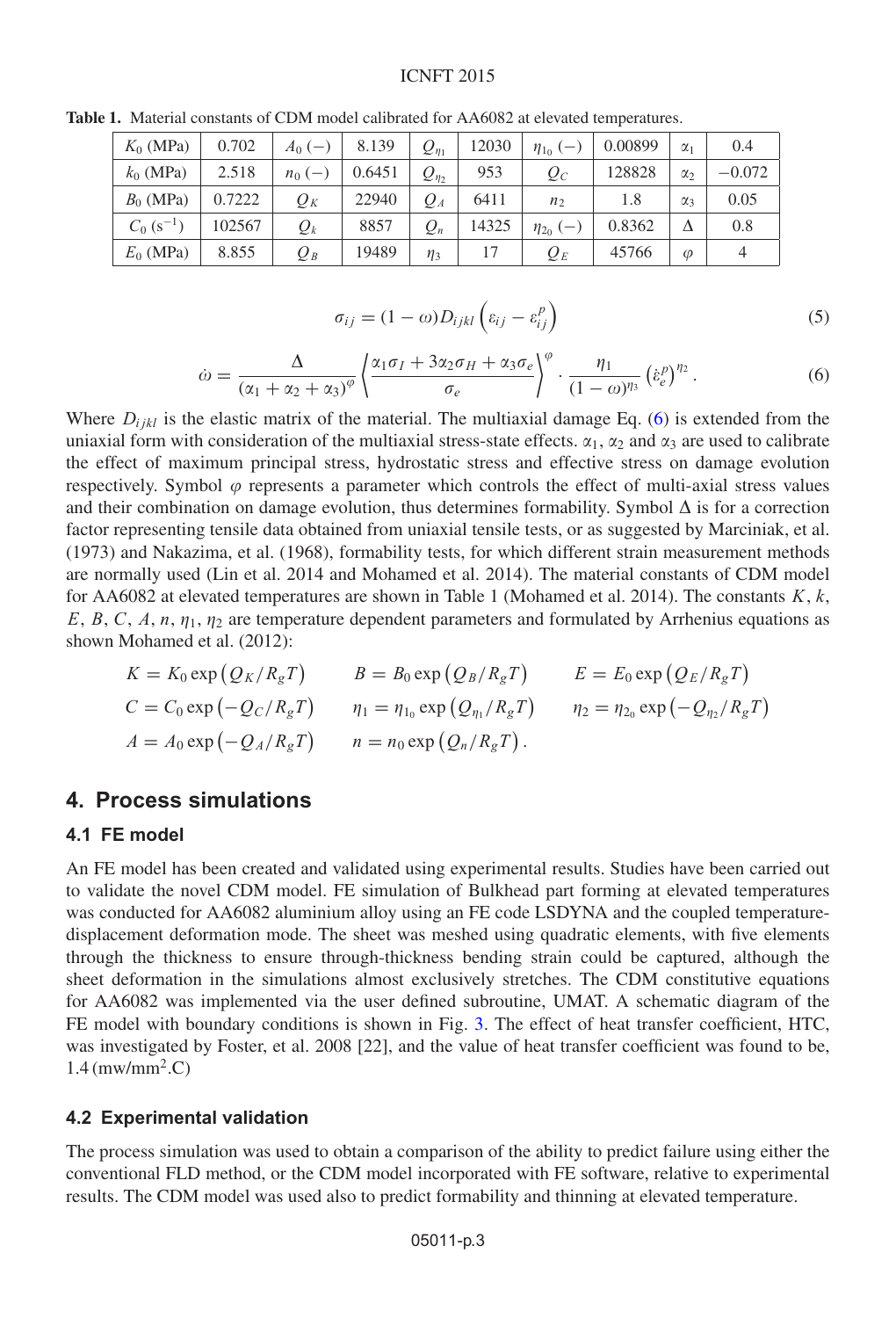<span id="page-3-0"></span>

**Figure 3.** FE process model built in LSDYNA.



**Figure 4.** Comparison of failure regions in cold formed bulkhead panels: a) experimental, b) FE computed by standard FLD failure criterion model and c) FE simulated by using CDM failure criterion model.

## **4.3 Formability and failure feature at room temperature**

Figures 4(a), (b) and (c) show failure locations in the bulkhead panels, formed at  $20^{\circ}$ C, from practical experiment and simulation using both the standard FLD (model) and numerical CDM. It can be observed that failure predicted by both FLD and CDM models occurred at the same location and in consistent with the experimental result. Qualitatively, the simulations are in a good agreement with the experiments, which suggests that the continuum damage equations set is correctly formulated and implemented. This result confirms a good agreement between the FLD and CDM models at  $20^{\circ}$ C, at only which temperature the FLD can be used successfully.

## **4.4 Formability and failure prediction at HFQ conditions**

Figures 5(a), (b) and (c) (I and II) illustrate another validation of the CDM model. It represents the experimental and FE simulation computed results of the formability of the bulkhead panel deformed at 470 °C and with forming speed of 400 mm/sec. At a high friction condition ( $\mu$ =0.25), the part was deformed unsuccessfully and the failure took place in the experiment, see Fig. 5a-I. The FE model shows also the failure of the sample (Fig. 5b-I) at this condition and it is nearly close to the sample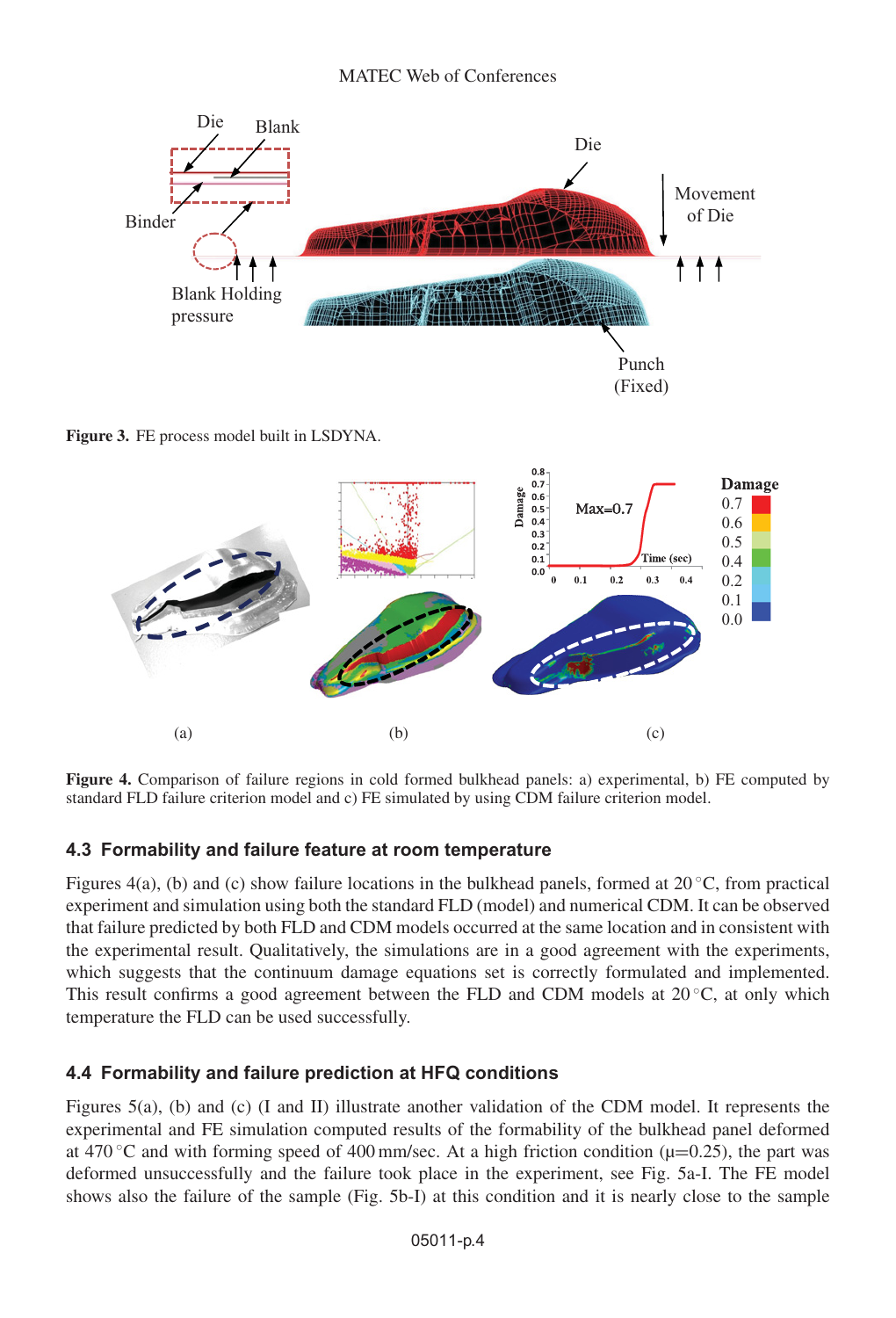

**Figure 5.** Comparison of experimental and FE CDM model predicted results at HFQ conditions with two friction coefficient values: (I)  $\mu = 0.25$  and (II)  $\mu = 0.1$ , where (a) pictures of HFQ formed parts (b) damage distribution on the FE simulated parts, (c) damage evolution curves at critical location of the part.



**Figure 6.** Comparison of experimental (symbols) and FE simulation (solid curve) results of normalized thickness distribution along section plane A-A, (a) A FE simulated bulkhead showing cutting sections and thickness distribution which is converted to normalized thickness distribution (b) a part of formed bulkhead cut long A-A section.

failure location occurred in experiment. The damage value reaching 0.7 indicates the failure occurrence as shown in damage curve in Fig. 7c-I. By adjusting the friction coefficient in a proper value ( $\mu = 0.1$ ) by applying a suitable type of lubricant (wisera), the part was successfully formed (see Fig. 5a-II). Again, the same forming result was achieved via FE model as shown in Fig. 5b-II. The damage value (in Fig. 5c-II) is very small and close to zero ( $\omega \ll 0.7$ ), which confirms that the part was successfully deformed. There is a good agreement between the CDM model predicted and the experimental results part.

#### **4.5 Localized thinning at HFQ conditions**

Figure 6 shows the normalized thickness ( $t/t_0$ ), where  $t_0$  is the initial sheet thickness, t is the measured thickness on the section plane A-A of a formed part. Solid symbols and the solid curve present experimental results and FE simulated results, respectively. A good agreement can be observed. The results in the Figure quantitatively show that the minimum value of  $t/t_0$  is at the end of the section where the deepest draw occurred. There is thickening at the front of the part due to severe wrinkling, indicated by both experimental and FE simulation results.